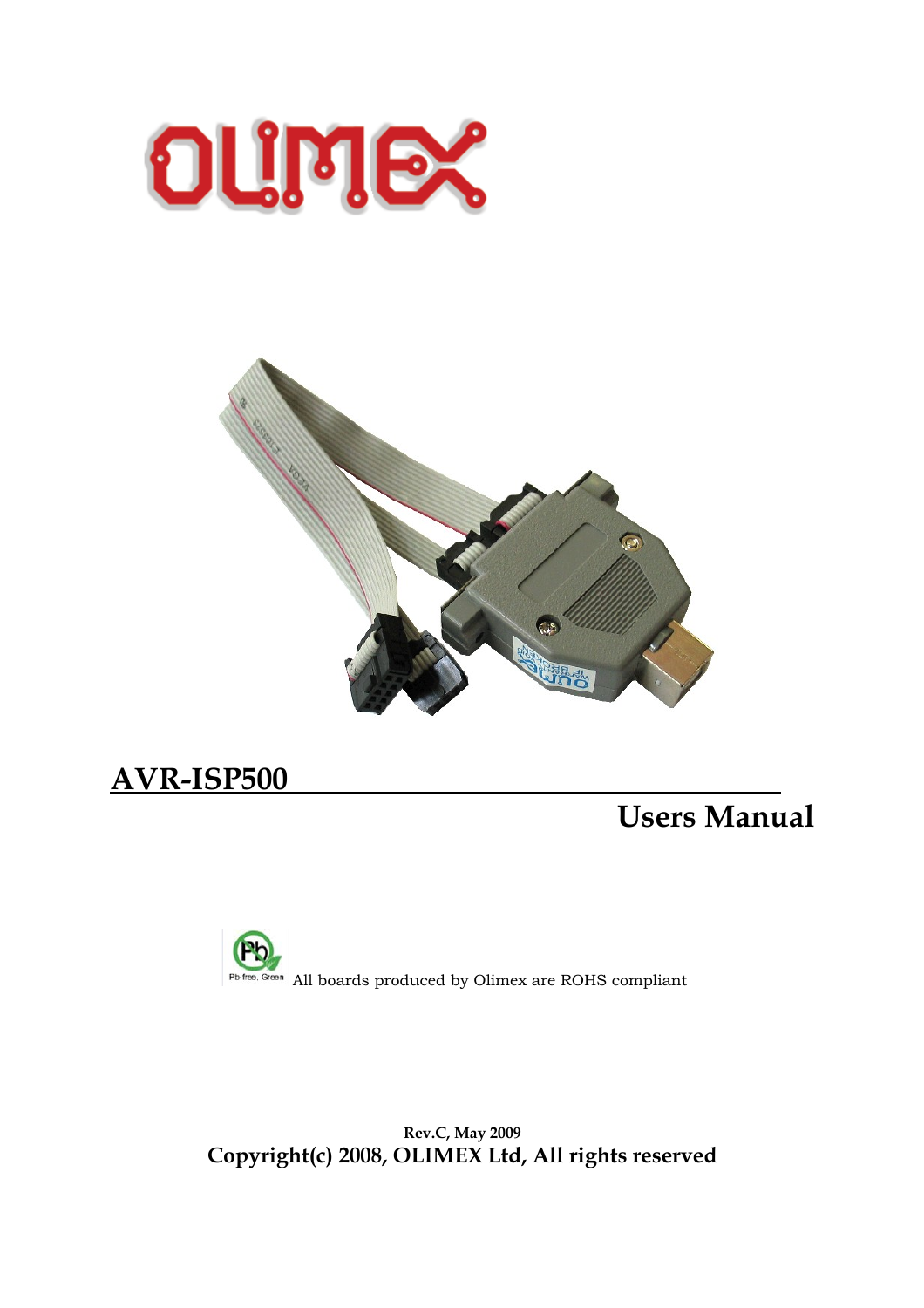# **INTRODUCTION:**

**AVR-ISP500** is USB low cost in-system programmer for AVR microcontrollers. It implements the STK500v2 protocol as defined by Atmel which makes it compatible with a range of tools, including [AvrStudio](http://www.atmel.com/avrstudio) and [avrdude](http://savannah.gnu.org/projects/avrdude/).

There are two ways you can use AVR-ISP500

## **FEATURES:**

- Fully STK500v2 compatible;
- Works with AvrStudio, WinAVR, Avrdude and every other software compatible with STK500v2;
- USB port for connection to PC;
- One bi-color LED for current operation status;
- Supports both standard Atmel ICSP10 and ICSP6 layout connectors;
- Powered by USB;
- External clock output on ICSP10 pin 3 for rescuing AVRs with enabled external clock fuse;
- Supports target voltages ranging from 1.8V to 5.5V.
- ISP clock frequencies ranging from 5kHz to 2MHz.

## **ELECTROSTATIC WARNING:**

The AVR-ISP500 must not be subject to high electrostatic potentials. General practice for working with static sensitive devices should be applied when working with this board.

## **REQUIREMENTS:**

**Cables:** 1.8 meter USB A-B cable (not supplied with the programmer)

#### **Software:**

- AvrStudio, available from Atmel.
- avrdude, included in the WinAVR distribution.
- Any other software with support for the STK500v2 protocol.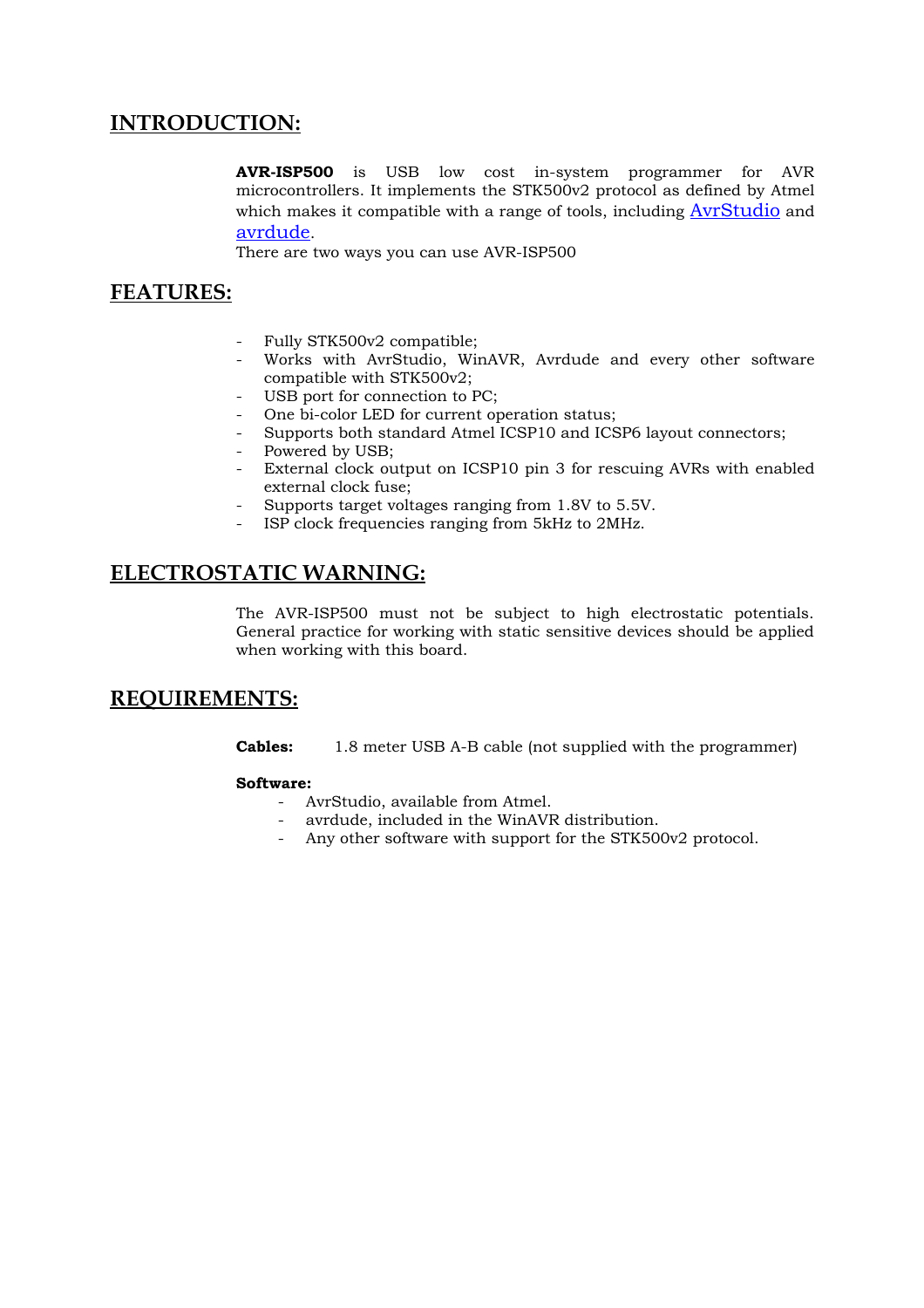## **SUPPORTED MICROCONTROLLERS:**

The following AVR microcontrollers are supported for programming:

- Classic 8-bit AVRs
- megaAVR
- tinyAVR
- USB AVR

The following AVR microcontrollers are **not supported**:

- XMEGA
- AVR32

#### The following programming methods are **not supported**:

- JTAG
- debugWire
- Parallel High Voltage Programming
- Serial High Voltage Programming
- PDI

# **CONNECTORS:**



| ICSP <sub>10</sub> |             |                     |  |
|--------------------|-------------|---------------------|--|
| pin<br>Abbrev.     |             | description         |  |
|                    | <b>MOSI</b> | Serial Output       |  |
| $\overline{2}$     | V TAR       | Target VCC          |  |
| 3                  | <b>CLKO</b> | Clock output        |  |
| $\overline{4}$     | <b>GND</b>  | Ground              |  |
| 5                  | <b>TRST</b> | <b>Target RESET</b> |  |
| 6                  | <b>GND</b>  | Ground              |  |
| 7                  | <b>SCK</b>  | Serial Clock        |  |
| 8                  | <b>GND</b>  | Ground              |  |
| 9                  | <b>MISO</b> | Serial Input        |  |
| 10                 | <b>GND</b>  | Ground              |  |



| ICSP <sub>6</sub> |             |                     |  |
|-------------------|-------------|---------------------|--|
| pin               | Abbrev.     | description         |  |
|                   | <b>MISO</b> | Serial Input        |  |
| $\mathcal{P}$     | V TAR       | Target VCC          |  |
| 3                 | <b>SCK</b>  | Serial Clock        |  |
|                   | <b>MOSI</b> | Serial Output       |  |
| 5                 | <b>TRST</b> | <b>Target RESET</b> |  |
|                   | <b>GND</b>  | Ground              |  |

## **POWER SUPPLY:**

The programmer is supplied from USB.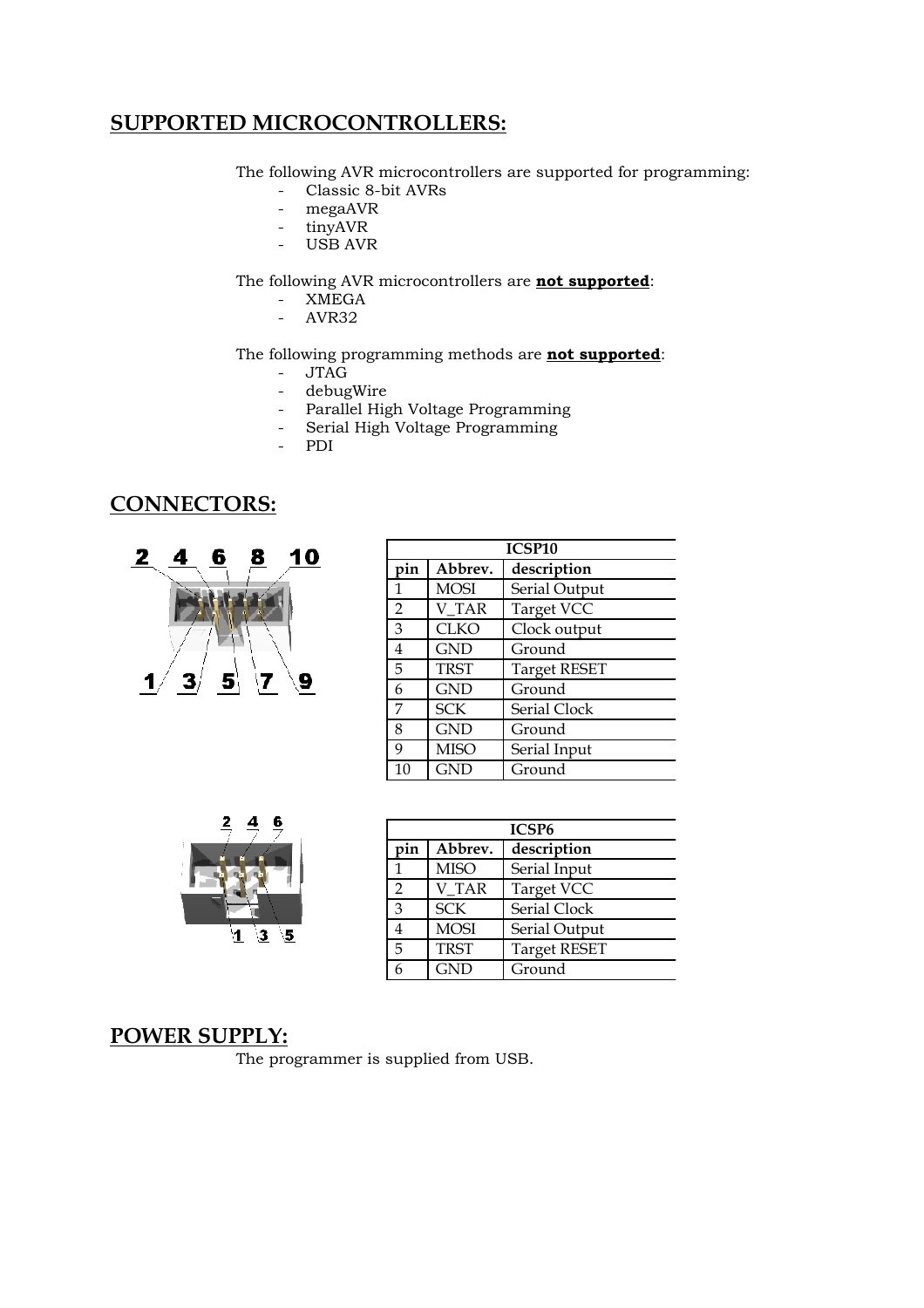## **PC DRIVER INSTALLATION:**

Drivers for the Mass Storage mode are integrated in Windows XP/Vista.

The driver for STK500v2 mode is available from our website. Windows installation steps are the following:

- 1. Download and unzip the file "AVR-STK500-drivers.zip" in a temporary directory.
- 2. Plug the programmer in the USB port.
- 3. Point the Device Wizard to the temporary directory.
- 4. Windows will complain that drivers are not signed. Click "Continue".
- 5. Click finish.

Screen shots of the steps are shown below:

#### **Found New Hardware Wizard**

| Welcome to the Found New<br>Hardware Wizard                                                                                                                                                                   |
|---------------------------------------------------------------------------------------------------------------------------------------------------------------------------------------------------------------|
| Windows will search for current and updated software by<br>looking on your computer, on the hardware installation CD, or on<br>the Windows Update Web site (with your permission).<br>Read our privacy policy |
| Can Windows connect to Windows Update to search for<br>software?                                                                                                                                              |
| $\bigcirc$ Yes, this time only                                                                                                                                                                                |
| Yes, now and every time I connect a device                                                                                                                                                                    |
| ● No, not this time                                                                                                                                                                                           |
|                                                                                                                                                                                                               |
| Click Next to continue.                                                                                                                                                                                       |
| Next ><br>Cancel<br>< Back                                                                                                                                                                                    |
|                                                                                                                                                                                                               |

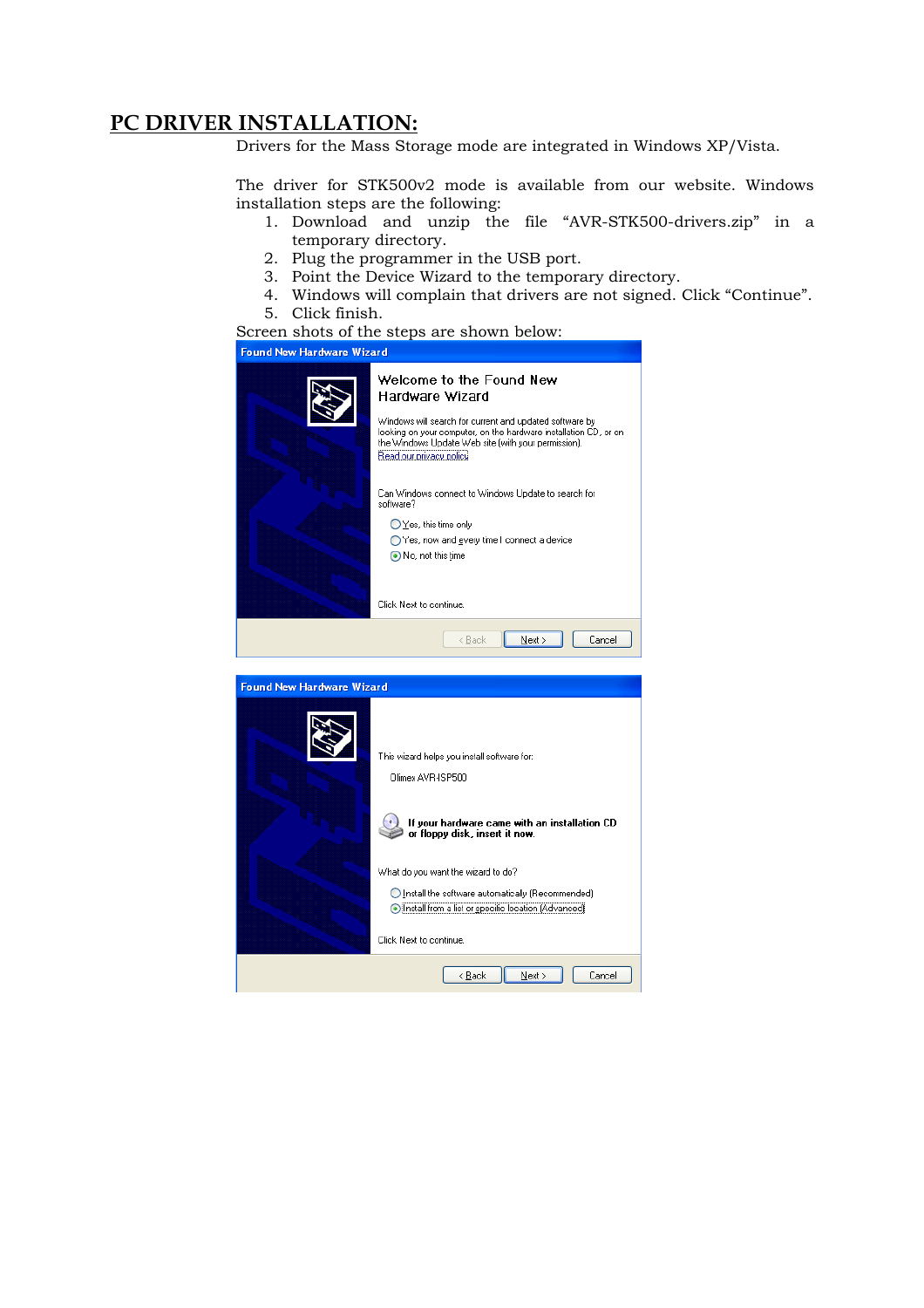| <b>Found New Hardware Wizard</b>                                                                                                                               |
|----------------------------------------------------------------------------------------------------------------------------------------------------------------|
| Please choose your search and installation options.                                                                                                            |
| ● Search for the best driver in these locations.                                                                                                               |
| Use the check boxes below to limit or expand the default search, which includes local<br>paths and removable media. The best driver found will be installed.   |
| Search removable media (floppy, CD-ROM)                                                                                                                        |
| $\triangledown$ Include this location in the search:                                                                                                           |
| C:\MY_TEMPORARY_FOLDER<br><b>Browse</b>                                                                                                                        |
| Don't search. I will choose the driver to install.                                                                                                             |
| Choose this option to select the device driver from a list. Windows does not quarantee that<br>the driver you choose will be the best match for your hardware. |
|                                                                                                                                                                |
| < Back<br>Next ><br>Cancel                                                                                                                                     |
|                                                                                                                                                                |

| <b>Hardware Installation</b>                                                                                                                                                                                                                              |
|-----------------------------------------------------------------------------------------------------------------------------------------------------------------------------------------------------------------------------------------------------------|
| The software you are installing for this hardware:<br>Olimex Virtual COM - AVB-ISP500                                                                                                                                                                     |
| has not passed Windows Logo testing to verify its compatibility<br>with Windows XP. [Tell me why this testing is important.]<br>Continuing your installation of this software may impair                                                                  |
| or destabilize the correct operation of your system<br>either immediately or in the future. Microsoft strongly<br>recommends that you stop this installation now and<br>contact the hardware vendor for software that has<br>passed Windows Logo testing. |
| STOP Installation<br>Continue Anyway                                                                                                                                                                                                                      |



**WARNING:** The COM port number assigned by Windows to AVR-ISP500 must be COM4 or below. Otherwise AvrStudio might not be able to detect the programmer. Here are the steps to change it:

- 1. Go to Device Manager.
- 2. Unfold "Ports (COM&LPT)" and right-click on "Olimex Virtual COM AVR-ISP500 (COMxx)" where COMxx can be anything between COM1 and COM255. Select properties.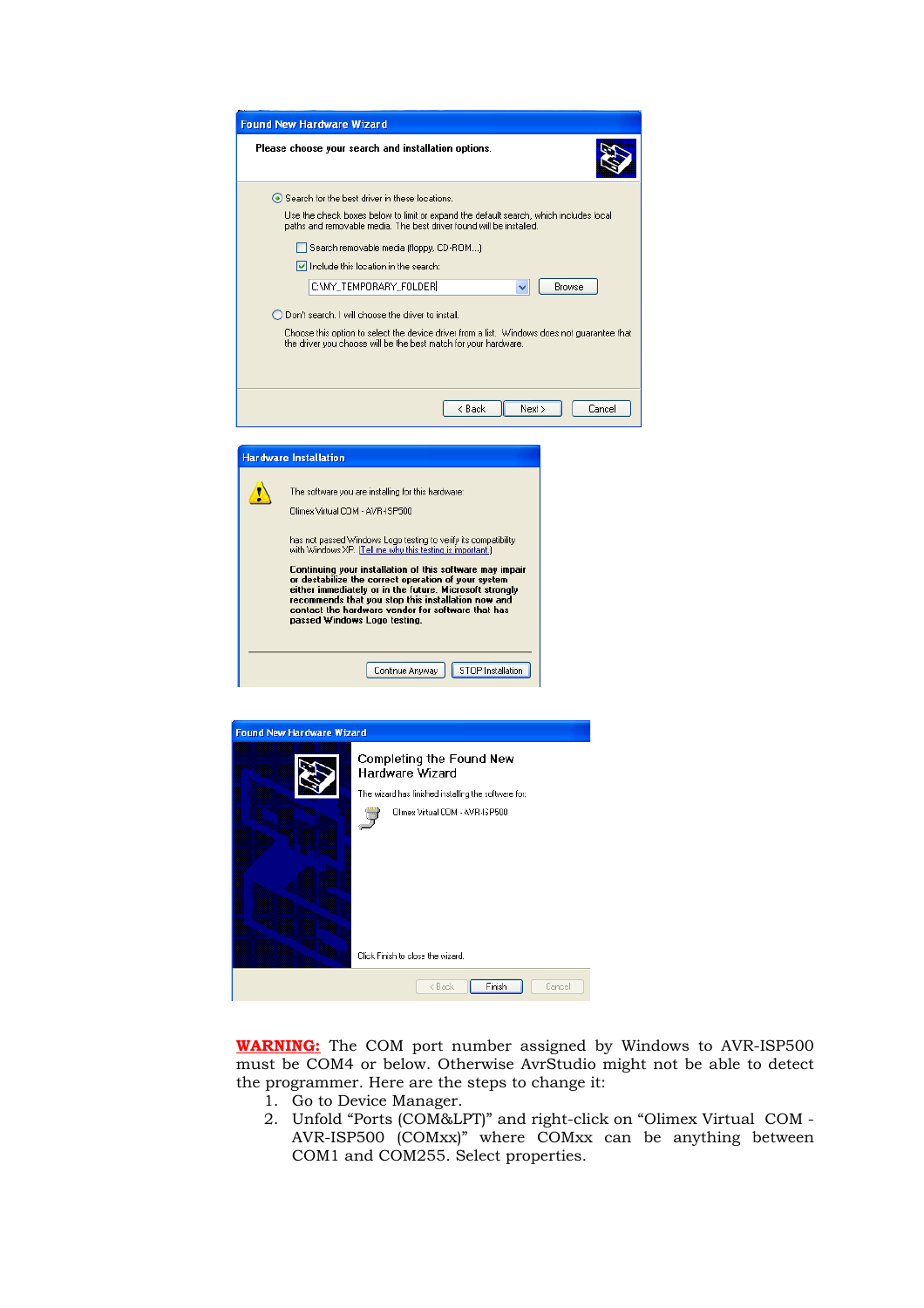

3. Go to the "Port Settings" tab and click the "Advanced" button.

| Olimex Virtual COM - AVR-ISP500 (COM8) Properties<br> ?∥×∣         |
|--------------------------------------------------------------------|
| Port Settings<br>Driver   Details<br>General                       |
| Bits per second:   9600<br>Y                                       |
| Data bits: 8<br>Y                                                  |
| Y<br>Parity:<br>None                                               |
| Y<br>Stop bits: 1                                                  |
| v<br>Flow control: None                                            |
| Restore Defaults<br>Advanced                                       |
| OK<br>Cancel                                                       |
| Change<br>"COM<br>Number"<br>the<br>Port<br>COM <sub>3</sub><br>to |

| <b>Advanced Settings for COM8</b>                                                                                                                                                                                                                                                                                               |                                 |
|---------------------------------------------------------------------------------------------------------------------------------------------------------------------------------------------------------------------------------------------------------------------------------------------------------------------------------|---------------------------------|
| Use FIFO buffers (requires 16550 compatible UART)<br>Select lower settings to correct connection problems.<br>Select higher settings for faster performance.<br>Receive Buffer: Low [1]<br>High (14)<br>(14)<br>$\mathbf{r}$<br>Transmit Buffer: Low [1]<br>High (16)<br>(16)<br>$\mathbb{R}$<br>$\mathbb{R}^2$<br>$\mathbf{I}$ | 0K<br>Cancel<br><b>Defaults</b> |
| COM Port Number:<br>COM8<br>$\checkmark$<br>COM1 (in use) $\sim$<br>COM2 (in use)<br>COM3 (in use)<br>COM4 (in use)<br>COM5 (in use)<br>COM6 (in use)<br>COM7 (in use)                                                                                                                                                          |                                 |

5. Click OK.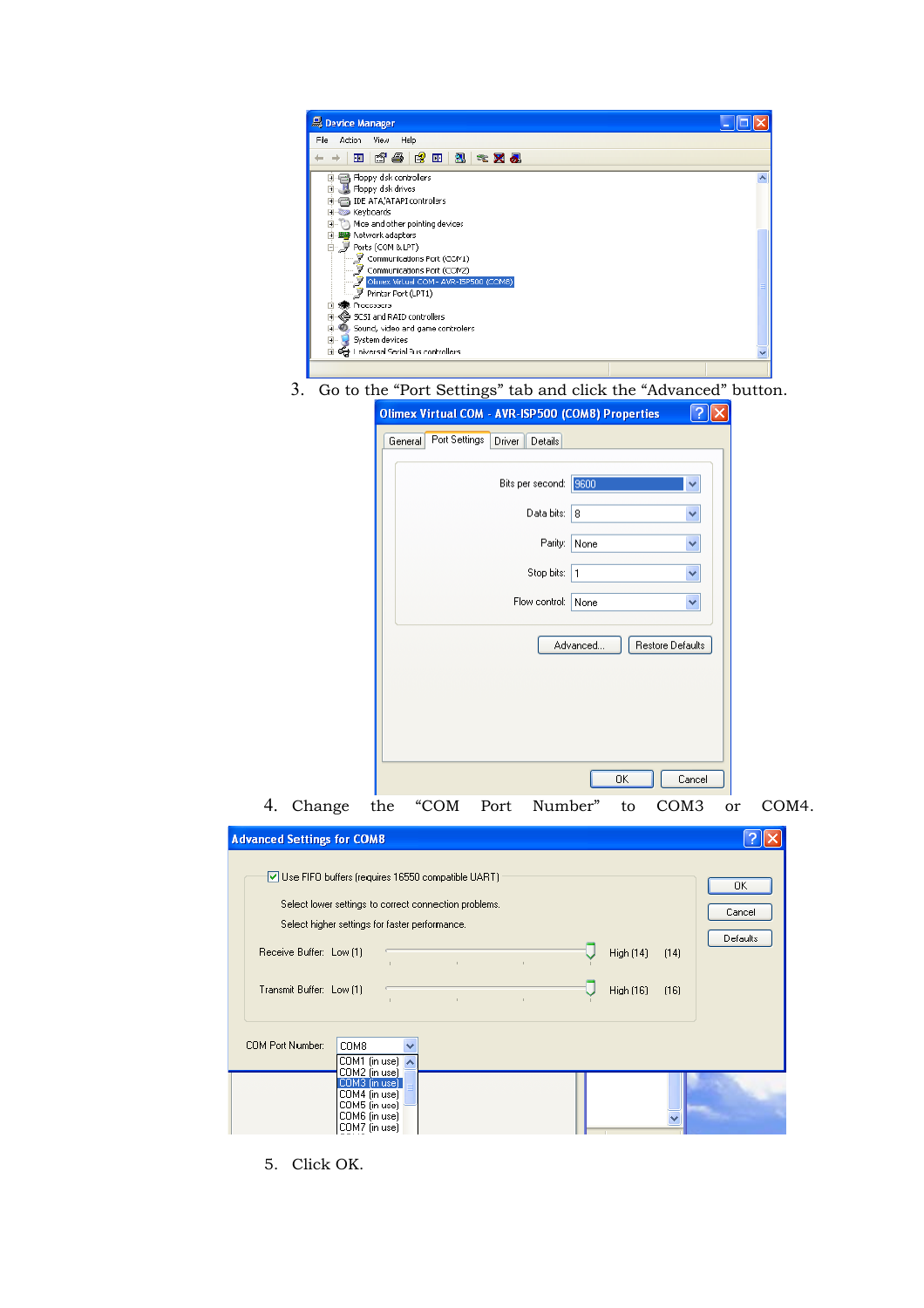- 6. If a warning message pops up and complains about COM port being used by another device, click "Yes".
- 7. Click OK to close the device properties.

# **USING AVR-ISP500 WITH AVRSTUDIO:**

**WARNING:** The COM port number assigned by Windows to AVR-ISP500 must be COM4 or below. Otherwise AvrStudio might not be able to detect the programmer. See the section for PC Drivers Installation for more information.

Usage under AvrStudio is straightforward. First open the Programmer Connect dialog:

| <b>AVR Studio</b>                                                                   |               |                 |                  |
|-------------------------------------------------------------------------------------|---------------|-----------------|------------------|
| Die Breject Duid View Loois Debug Leip                                              |               |                 |                  |
| 15 % を直倒すが店風 5 品 ふ 泳 泳 落 頭 第 5 品 5 人 5 。 11 出 m 13 小 を Unisting<br>124.0            |               |                 |                  |
| 1. 多多千里不 100 00 糖多多的<br>Trace Disabled                                              |               |                 |                  |
|                                                                                     | T/O Yes       |                 | $\star$ $\times$ |
|                                                                                     | 影「陽田」         |                 | $\cdot$ Fi       |
|                                                                                     |               |                 |                  |
|                                                                                     |               |                 |                  |
|                                                                                     |               |                 |                  |
|                                                                                     |               |                 |                  |
|                                                                                     |               |                 |                  |
|                                                                                     |               |                 |                  |
| Мессад≘                                                                             | $\star$ x     |                 |                  |
| Loaded alugin 51K500                                                                | Name          | Address<br>Vaue | Uts              |
| got plug-n: No win/.V-, installation found lithe AV-. GCC plug-in can still be used |               |                 |                  |
|                                                                                     |               |                 |                  |
|                                                                                     |               |                 |                  |
|                                                                                     |               |                 |                  |
| $\left\langle \cdot \right\rangle$ . The set of $\left\langle \cdot \right\rangle$  | $\rightarrow$ |                 |                  |
| 日Bulb O Mossage   Fairman Hites   Dalersakoonts and tracebonts                      |               |                 |                  |
|                                                                                     |               |                 | CAP N T          |

Then select "STK500 or AVRISP option" with automatic port detection:

| <b>Select AVR Programmer</b>                                                                                                                                                                                                                                  |                                                                                        |                                           |
|---------------------------------------------------------------------------------------------------------------------------------------------------------------------------------------------------------------------------------------------------------------|----------------------------------------------------------------------------------------|-------------------------------------------|
| Platform:<br>STK500 or AVRISP<br>JTAG ICE<br><b>JTAGICE mkll</b><br>AVRISP mkll<br>AVR Dragon<br>STK600                                                                                                                                                       | Port:<br>Auto<br>$\overline{\phantom{a}}$<br>COM1<br>≣<br>COM2<br>COM3<br>COM4<br>COM5 | Connect<br>Cancel<br>Baud rate:<br>115200 |
| Tip: To auto-connect to the programmer used last time, press the 'Programmer'<br>button on the toolbar.<br>Note that a tool cannot be used for programming as long as it is connected in<br>a debugging session. In that case, select 'Stop Debugging' first. | Baud rate changes are<br>active immediately.                                           |                                           |
| Disconnected Mode                                                                                                                                                                                                                                             |                                                                                        |                                           |

After pressing "Connect" the programming dialog should appear: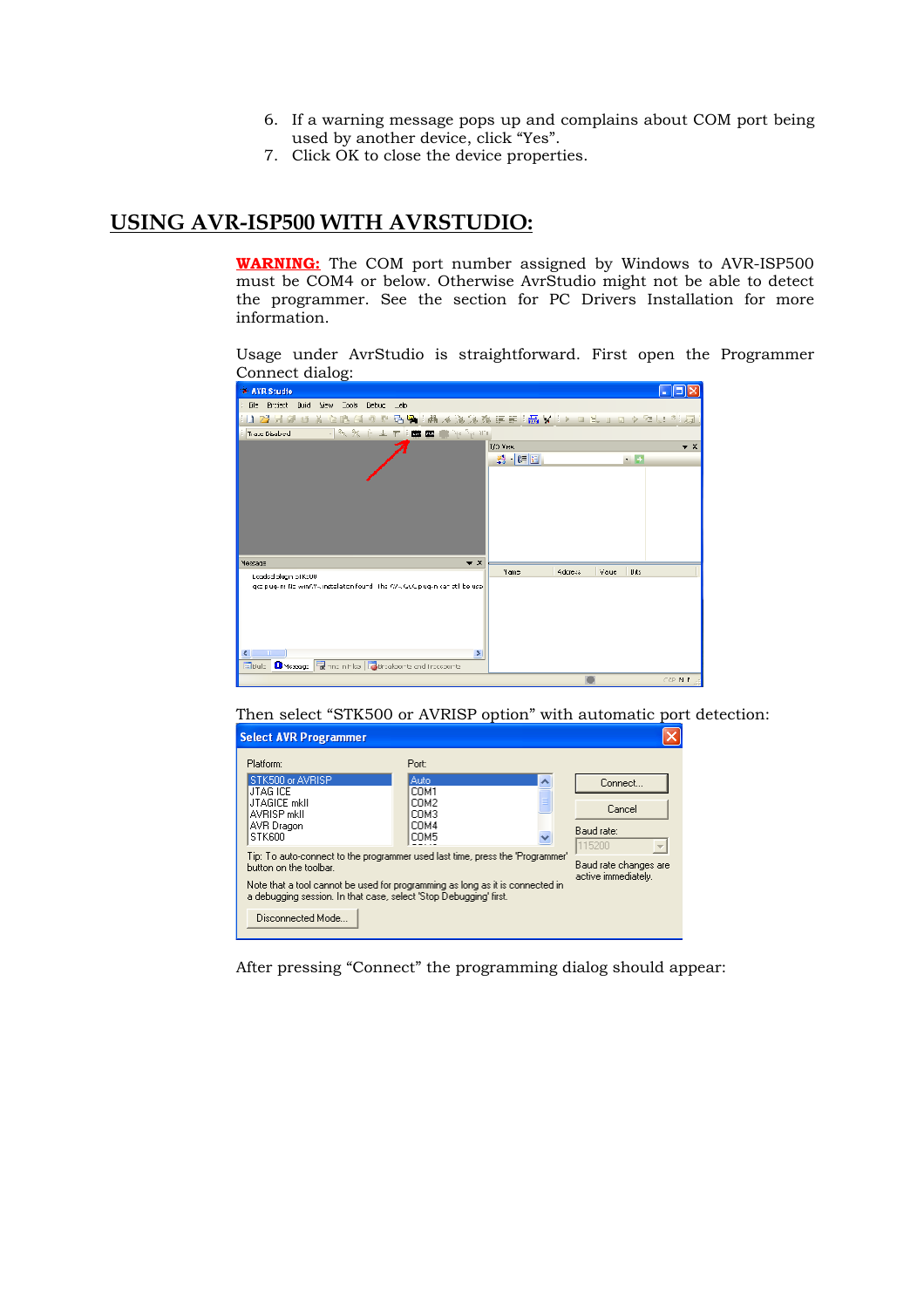| Program   Fuses   LockBits   Advanced   HW Settings   HW Info   Auto<br>Main<br>Device and Signature Bytes-<br>No device selected<br>Erase Device<br>Signature not read<br>Read Signature<br>Programming Mode and Target Settings:<br>ISP mode<br>Settings<br>19.40 kHz<br>ISP Frequency: | <b>STK500</b> |          |
|-------------------------------------------------------------------------------------------------------------------------------------------------------------------------------------------------------------------------------------------------------------------------------------------|---------------|----------|
|                                                                                                                                                                                                                                                                                           |               |          |
|                                                                                                                                                                                                                                                                                           |               |          |
|                                                                                                                                                                                                                                                                                           |               |          |
|                                                                                                                                                                                                                                                                                           |               |          |
|                                                                                                                                                                                                                                                                                           |               |          |
|                                                                                                                                                                                                                                                                                           |               |          |
| Detecting on 'Auto'<br>STK500 with V2 firmware found on COM3:<br>Getting revisions HW: 0x02, SW Major: 0x02, SW Minor: 0x0a  OK                                                                                                                                                           |               | $\wedge$ |

Target AVR now can be erased, flashed with a provided HEX file, FUSES and LOCK bits can be written and/or verified. For more information please consult the AvrStudio documentation.

**CAVEAT:** Although the programmer will happily accept setting VTARGET and ARef in the "HW SETTINGS" tab, these actions will have no effect. The programmer hardware can only read target VCC and show it simultaneously in the VTARGET and ARef sliders.

## **USING AVR-ISP500 WITH AVRDUDE:**

AVRDUDE requires the serial port name, assigned by the Operating System to AVR-ISP500. It must be given with the -P command line option.

For Windows systems please check the Device Manager. For Linux systems the following command will list all USB CDC serial ports: *ls /dev/ttyACM\**

For MacOS X systems the following command will list all serial ports: *ls /dev/cu.\**

An example command line for programming an Atmega88 under MacOS X: *avrdude -p m88 -B 50 -c stk500v2 -P /dev/cu.usbmodem000010471 -e -U flash:w:blinkled.hex*

### **CLOCK OUTPUT:**

Pin 3 of the ICSP10 connector is normally left unconnected by other ISP programmers. Not ours. In normal programmer state this pin is tri-stated. During programming operation, however, this pin is made output and a square-wave clock is generated. Clock frequency is fixed to 62.5kHz.

After programming operation finishes, this pin is again tri-stated in order not to interfere with the target circuit.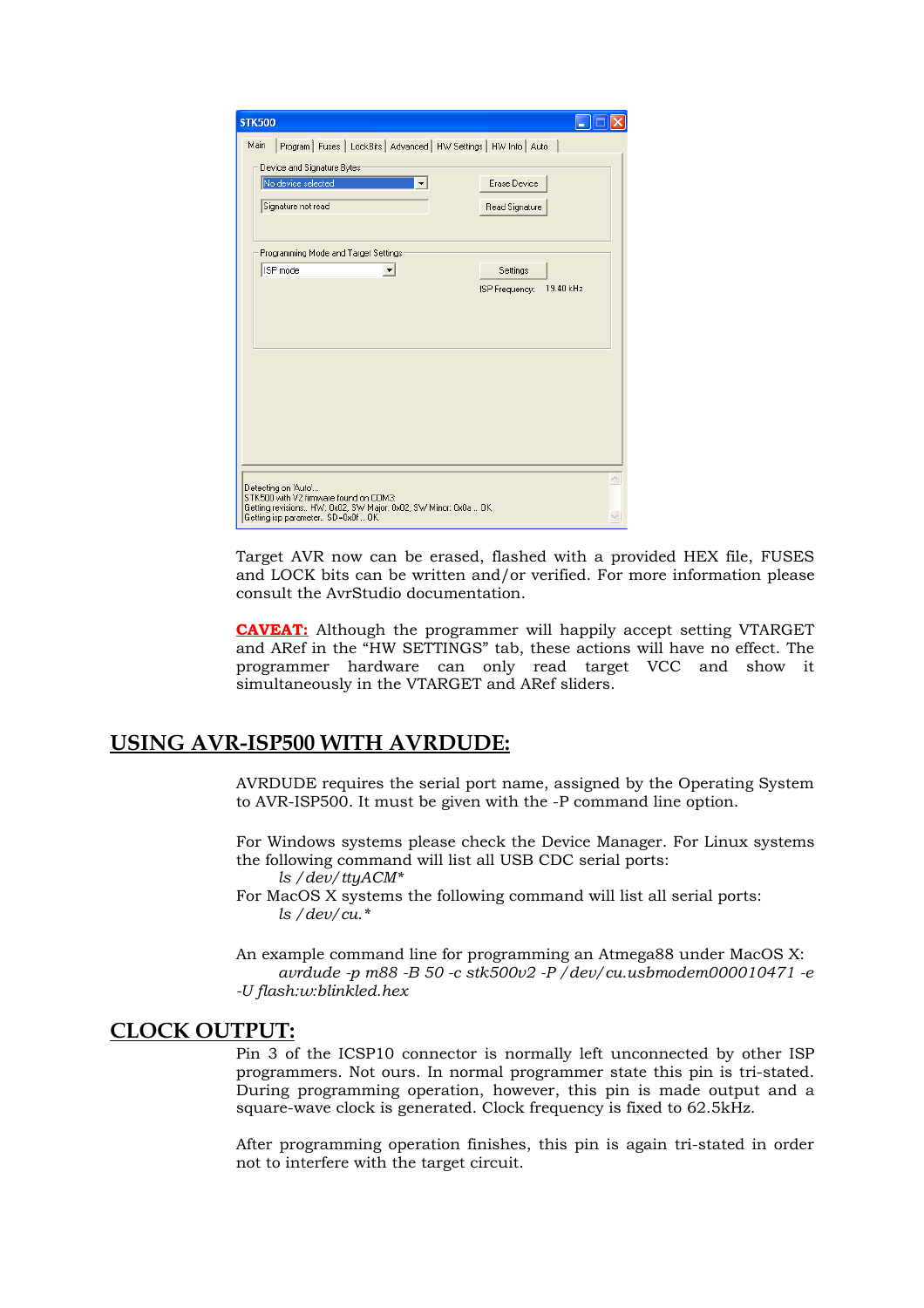This clock output can be really helpful when target AVR is accidentally programmed with External Clock FUSE option. To resurrect it just wire ICSP10 pin 3 to XTAL1 pin of the target AVR chip and initiate a programming session to fix the FUSE values.

### **FIRMWARE UPGRADE:**

AVR-ISP500 contains a built-in boot loader for easy firmware upgrade. Device enters boot loader mode if the application FLASH section is corrupted. To force the device to enter boot loader mode for manual firmware update do the following:

- 1. Disconnect the programmer from any power source (external AC/DC, USB).
- 2. Disconnect the programmer from any target boards.
- 3. Put a jumper between pin 1 and pin 3 of the ICSP10 connector.
- 4. Power up the device by connecting it to USB.
- 5. Device now must be in boot loader mode, indicated by the LED light sequence:
	- a. RED off, GREEN on.
	- b. RED on, GREEN off.
	- c. RED off, GREEN off.

Jumper can now be removed. The device will stay in boot loader mode until it is power cycled.

Boot loader implements the standard protocol XMODEM with CRC16 for firmware update. User is free to use his favorite terminal client (HyperTerminal, minicom, etc) to upload the firmware images taken from our website. The AVR-ISP500 boot loader implements a USB virtual serial port that is baud rate agnostic.

As an alternative we provide a simple Windows GUI application for users who don't want to or cannot use terminal software.

After the firmware image is uploaded the target will blink the GREEN LED if update was successful, otherwise it will blink the RED LED if firmware image was invalid or update was unsuccessful. Device stays in this state until it is power cycled.

### **TROUBLESHOOTING GUIDE:**

**Problem:** AVR Studio cannot find my programmer.

#### **Probable causes and solutions**:

- Look whether the programmer is listed in Device Manager under the *"Ports (COM & LPT)"* section. If it's not there then check your USB cables and hubs. Reinstall the driver.
- Check that the green LED is constantly on. If not then the programmer might be in firmware upgrade mode. Go to the firmware upgrade section for more details.
- Your serial port number might be too high. Check the manual section "Installing drivers" for more information on assigning serial port numbers. Also go to AVR Studio menu *"Tools->Options"* and set the *"Number of COM ports to try"* field to at least 20.
- Remove all applications that might be using or scanning your computer's serial ports, including any serial port monitors. They might mess up the STK500v2 communication between AVR Studio and the programmer.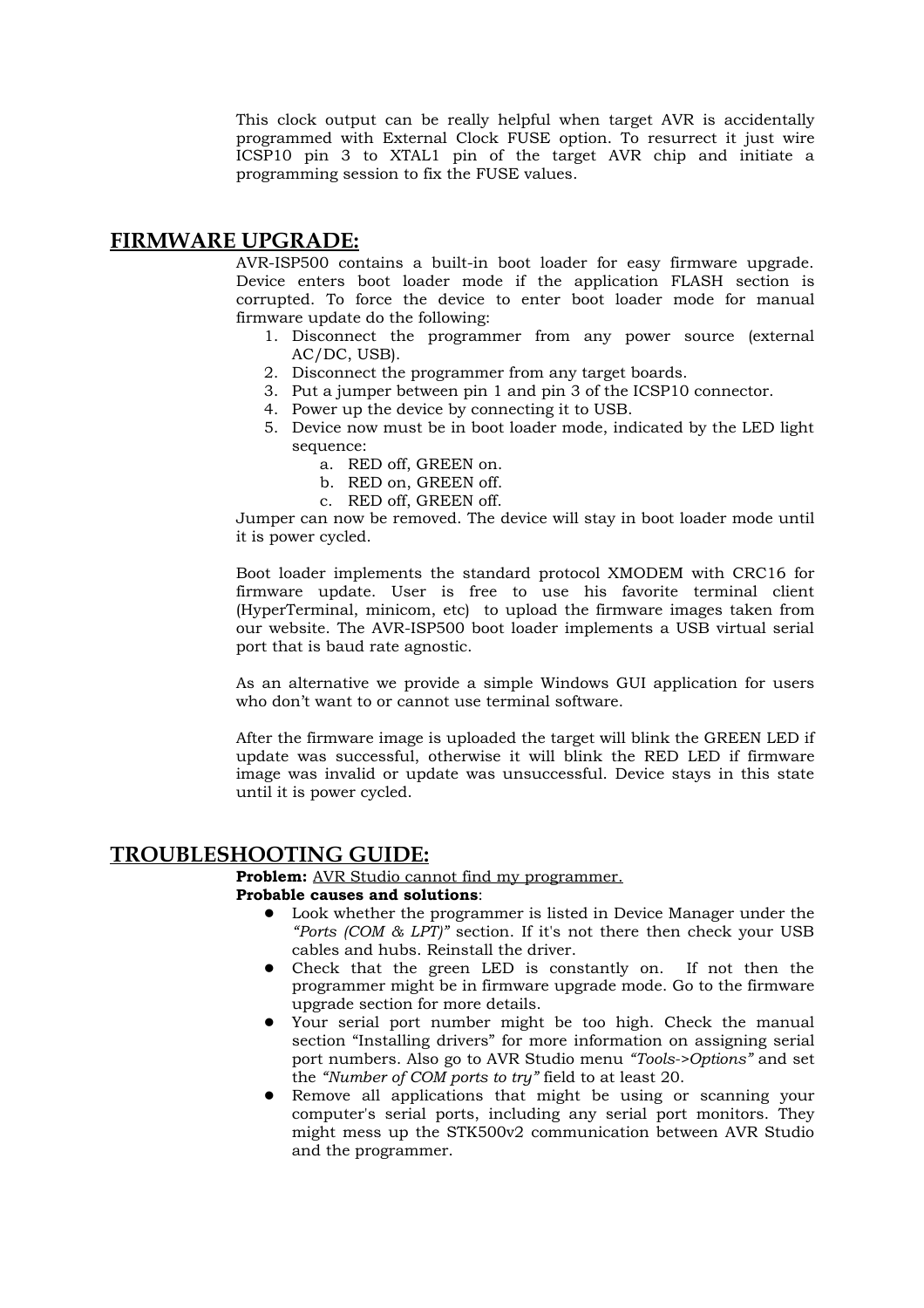#### **Problem:** Programming fails. Target AVR chip cannot enter programming mode.

#### **Probable causes and solutions**:

- ISP frequency might be too high. Set the ISP frequency to well below ¼ of target MCU clock. Please note that the AVR MCU clock depends on its fuses configuration.
- Target power might not be stable enough or supply voltage might be too low. Check your target board circuit. Ensure that the used AVR chip specifications match your supply voltage.
- Target power supply VCC might not be connected to pin 2 of ICSP6/10. Check your target board circuit.
- The target AVR MCU might have fuses programmed for disabling SPI ISP or selecting another programming method. In such case you'll need a High Voltage Parallel programmer to unlock the chip.
- The reset line cannot be pulled low by the programmer. Check your schematic and ensure that only a weak pull-up (and possibly a small capacitor) are connected to RESET. Otherwise, if the pull-up is too small or there is another output driving RESET, the programmer won't be able to pull it down.
- Another circuit is driving the ISP lines (MISO, MOSI, SCK or RESET) resulting in a contention with the programmer. The solution is to remove all such circuits (LEDs, RS232 drivers, resistors below 2k, etc) from the four ISP lines during programming. AVR-ISP500 is more susceptible to this kind of fault than other programmers on the market because it has 560 ohm resistors in series with all its outputs. This protects both the target MCU and the target board circuit.

| Symb<br>o1     | Description                                                                                                                           | Condition                                               | Min | Typ | <b>Max</b> | Uni<br>ts |
|----------------|---------------------------------------------------------------------------------------------------------------------------------------|---------------------------------------------------------|-----|-----|------------|-----------|
| $\rm V_{TARG}$ | Target Supply Voltage.                                                                                                                |                                                         | 1.8 |     | 5.5        | V         |
| $F_{\rm ISP}$  | ISP Frequency on SCK<br>SPI pin.                                                                                                      |                                                         | 5   |     | 2000       | kHz       |
| $V_{\rm CC}$   | Programmer Power<br>Supply Voltage.                                                                                                   |                                                         | 4.6 |     | 5.4        | V         |
| $I_{\rm CC}$   | Programmer Power                                                                                                                      | Idle                                                    |     | 25  |            | mA        |
|                | Supply Current.                                                                                                                       | Programming with AvrStudio,<br>$VTARG=1.8V, FISP=2MHz$  |     | 30  |            | mA        |
|                | Time for a full<br>programming and<br>verification of<br>ATmega128 (128k<br>FLASH + 4k EEPROM +<br>FUSES + LOCK +<br>Signature check) | Programming with AvrStudio,<br>$VTARG=5V$ , $FISP=2MHz$ |     | 60  |            | S         |
|                | Time for a FLASH<br>programming and<br>verification of<br>ATmega128(128k)<br>FLASH)                                                   | Programming with AvrStudio,<br>$VTARG=5V, FISP=2MHz$    |     | 25  |            | S         |

# **ELECTRICAL CHARACTERISTICS:**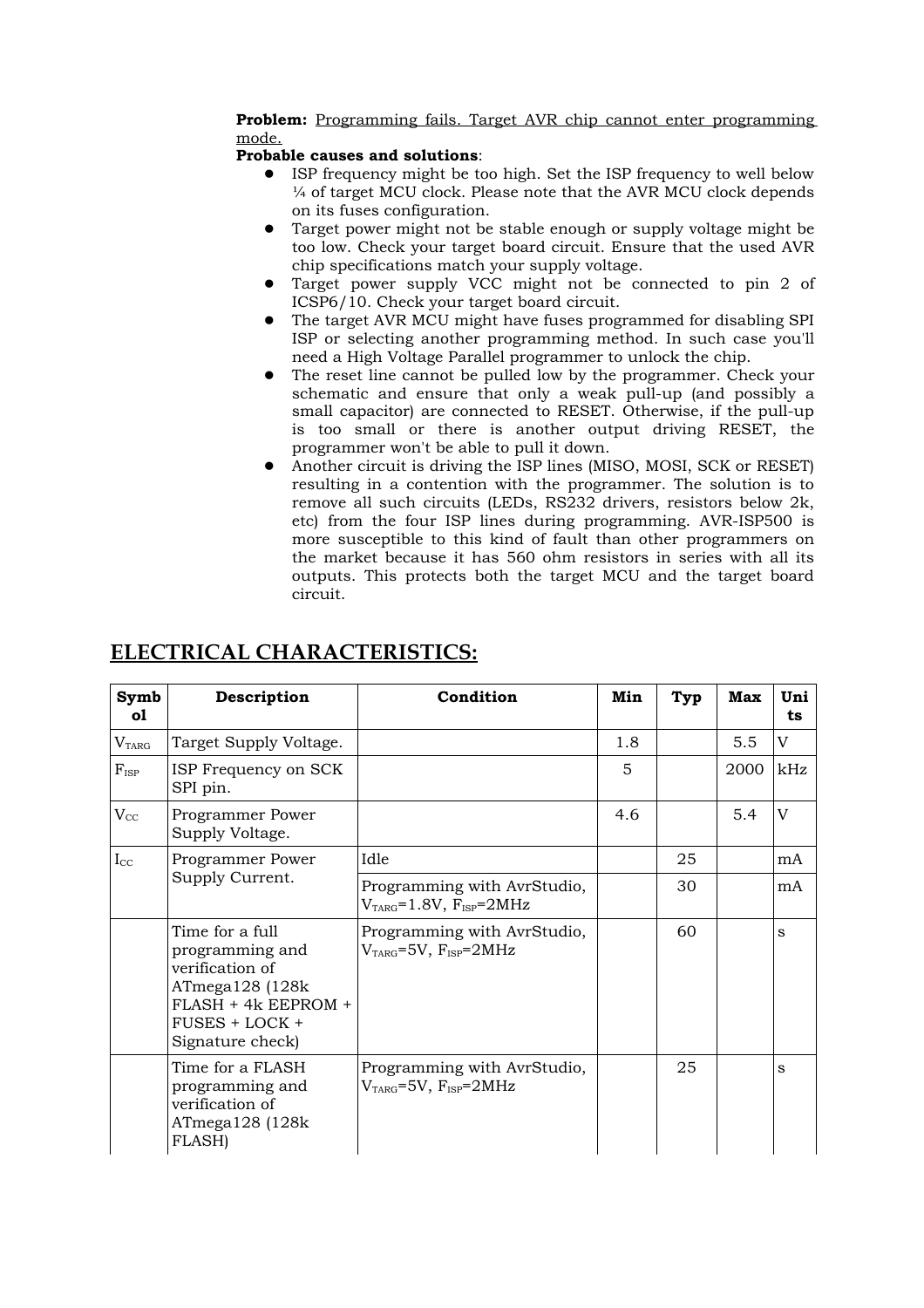# **ORDER CODE:**

# **AVR-ISP500 – assembled and tested (no kit, no soldering required)**

**How to order? You can order to us directly or by any of our distributors. Check our web** [www.olimex.com/dev](http://www.olimex.com/dev) **for more info.**

#### **Revision history:**

| REV.A | - create April 2008            |
|-------|--------------------------------|
| REV.B | - modify January 2009          |
|       | Added a troubleshooting quide  |
| REV.C | - modify May 2009              |
|       | Added instructions for avrdude |